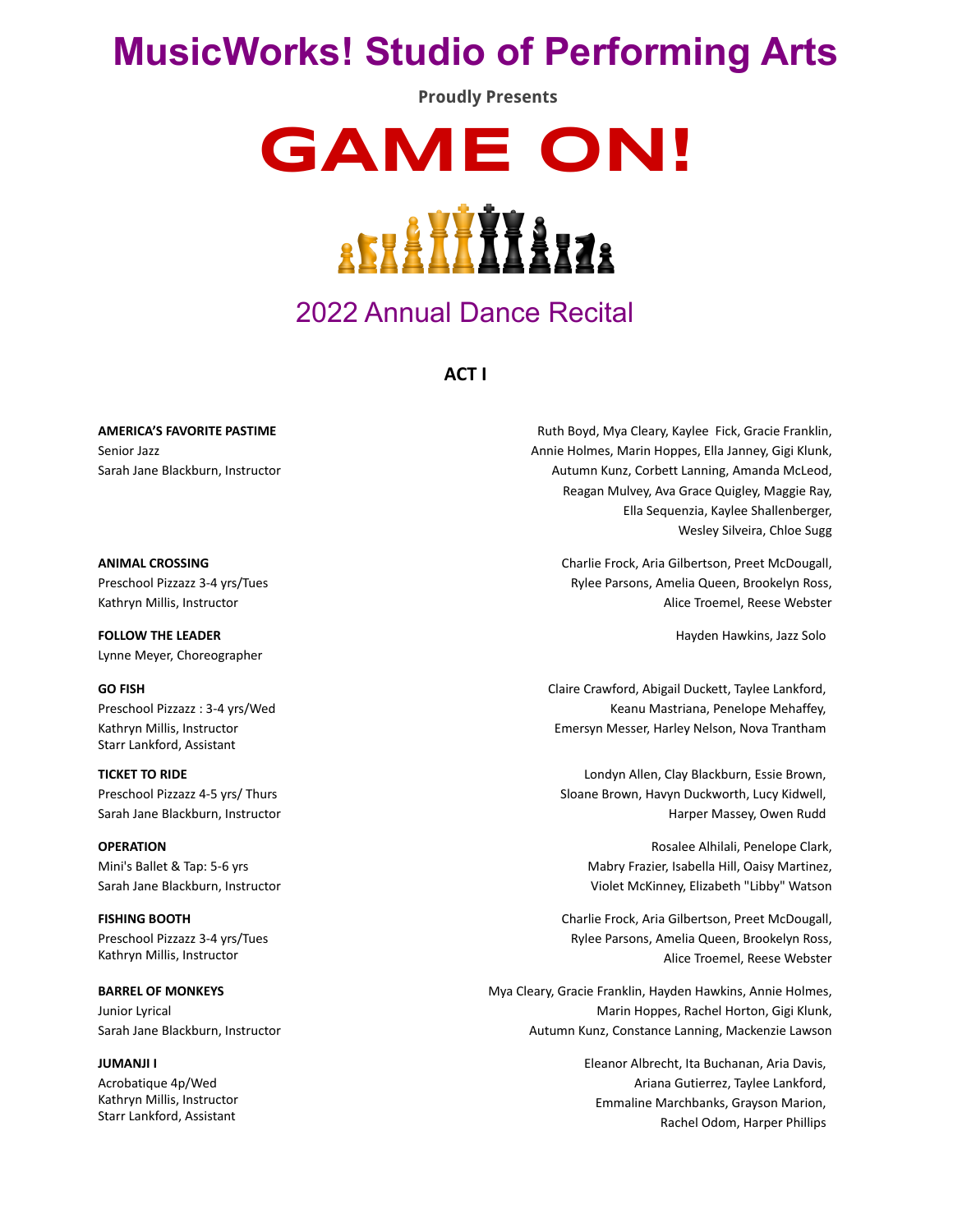**JUMANJI II** Acrobatique 4:45p/Wed Kathryn Millis, Instructor Starr Lankford & Wesley Silveira, Assistants

**TWISTER** Acrobatique I Kathryn Millis, Instructor

**ANGRY BIRDS** Ballet en Pointe II Trisha Wolf, Instructor

**BINGO** Preschool Pizzazz: 4-5 yrs/Tues Sarah Jane Blackburn, Instructor

**CANDYLAND** Preschool Pizzazz : 3-4 yrs/Wed Kathryn Millis, Instructor Starr Lankford, Assistant

**CARPOOL KARAOKE** Lynne Meyer, Choreographer

**SIMON SAYS** Preschool Pizzazz 4-5 yrs/ Thurs Sarah Jane Blackburn, Instructor

**WHERE IN THE WORLD** Elite Petite I/Mon.-Tap Sarah Jane Blackburn, Instructor

**TAG** Elite Petite II-Tap Sarah Jane Blackburn, Instrutor

**TABOO** Elite Petite I/Tues- Jazz

Lynne Meyer, Instructor Kaylee Fick, Assistant

**POKÉMON** Trisha Wolf, Instructor

**SCRABBLE** Preschool Pizzazz: 4-5 yrs/Tues Sarah Jane Blkburn, Instructor

**Name That Tune** Adv. Tap Lynne Meyer, Instructor Hazel Beam, Payton Byers, Sloan Byers, Scarlett King, Mia Mastriana, Mia Messer, Autumn Watkins, Peyton Weaver, Nyna Yarbrough

Lily Barnao, Merritt Chestnut, Alba Crawford, Emmaline Edwards, Isabella Hill, Daisy Igwe, Evelyn Mehaffey, Edie Tate

Kaylee Fick, Corbett Lanning, Reagan Mulvey, Ava Grace Quigley, Ella Sequenzia, Kaylee Shallenberger

> Anabelle Brown, Wyatt Brown, Sophia Capps, Cali Easler, Clara Fox, Finley Hawkins, Josie Mills, Anneke Pruett, Maggie Sheehan

Claire Crawford, Abigail Duckett, Taylee Lankford, Keanu Mastriana, Penelope Mehaffey, Emersyn Messer, Harley Nelson, Nova Trantham

Gracie Franklin, Tap Solo

Londyn Allen, Clay Blackburn, Essie Brown, Sloane Brown, Havyn Duckworth, Lucy Kidwell, Harper Massey, Owen Rudd

Hazel Beam, Charlie Boone, Sloan Byers, Penelope Clark, Lennon Hawkins, Mia Messer, Remi Nicholson , Charlotte Pinkston , Edie Tate

Clara Alt, Harmony Blackburn, Caroline Brown, Adelaide Browning, Madelyn Diaz, Jaynie Gordon, Raylee Lawson, Sawyer Messer, Rachel Odom, Kaylee Perry, Mary Gentry Seymour

Eleanor Albrecht, Ita Buchanan, Paisley Ann Easler, Anna Fleenor, Jaycie Fox, Maddison Frock, Emmaline Marchbanks, Cate Martin, Nayomi Mayo, Gemma McDougall, Clara Ruff, Selah Steele

Chloe Sugg, Ballet Solo

Anabelle Brown, Wyatt Brown, Sophia Capps, Cali Easler, Clara Fox, Finley Hawkins, Josie Mills, Anneke Pruett, Maggie Sheehan

Kaylee Fick, Gracie Franklin, Madison Garris, Marin Hoppes, Ella Janney, Autumn Kunz, Corbett Lanning, Amanda McLeod, Reagan Mulvey, Katherine Ryan, Ella Sequenzia

### **15- Minute Intermission**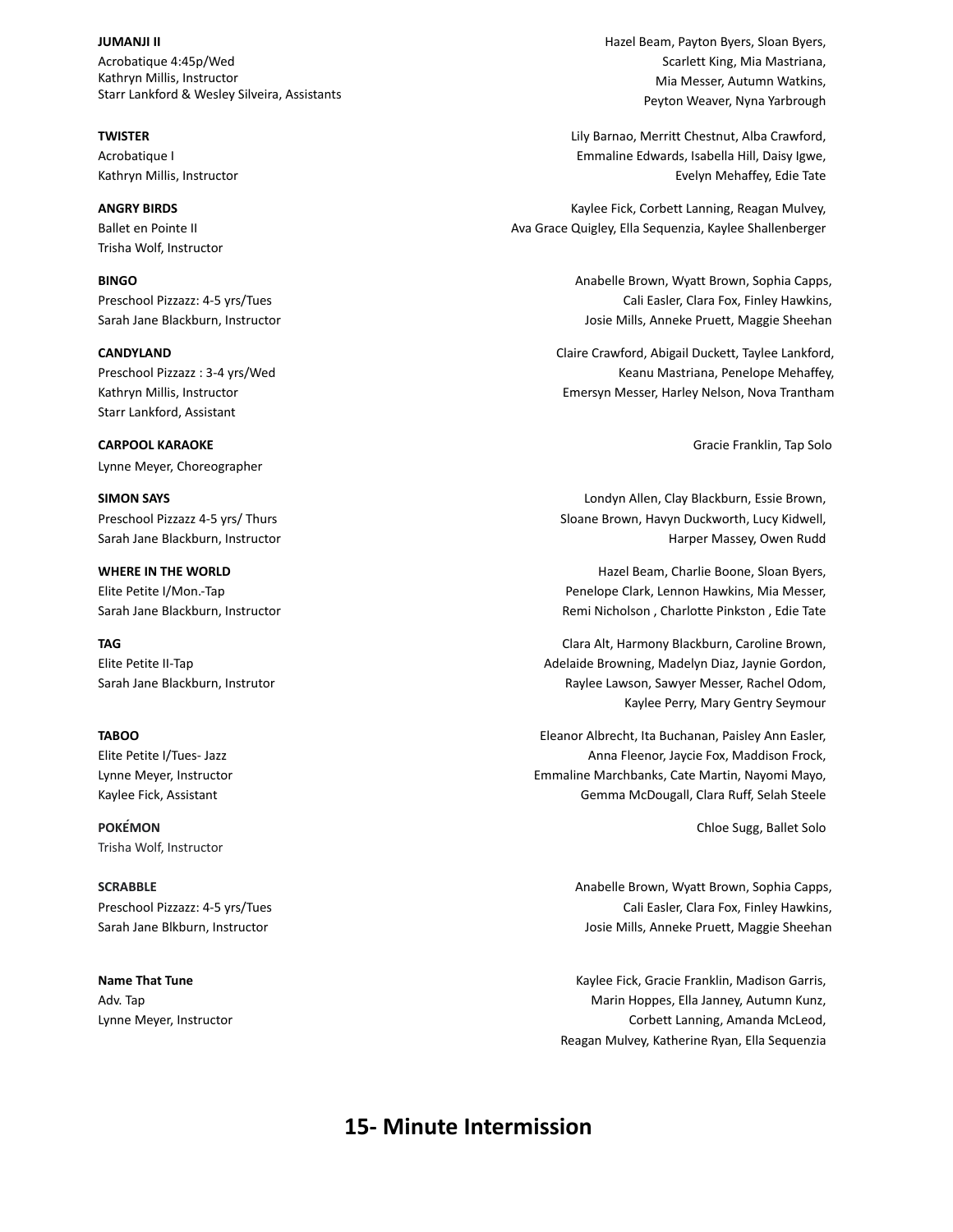**CHESS** Sr. Ballet Trisha Wolf, Instructor

**JUMP ROPE** Sarah Jane Blackburn, Choreographer

**CROQUET** Ballet I Trisha Wolf, Instructor

**OUTBURST** Teen Tap Lynne Meyer, Instructor Autumn Kunz, Assistant

**HOT POTATO** Elite Petite I/Mon.,-Jazz Sarah Jane Blackburn, Instructor

**WORDLE** Sarah Jane Blackburn, :horeographer

**HIDE AND GO SEEK** Mini's Age 5-6 Ballet Reagan Mulvey, Instructor

**TELEPHONE** Elite Petite II-Jazz Sarah Jane Blackburn, Instructor

**MARIO KART** Lynne Meyer, Choreographer

**ROCK 'EM SOCK 'EM ROBOTS** Teen Jazz Lynne Meyer, Instructor Autumn Kunz, Assistant

**RISK** Lynne Meyer, Choreographer

**SUPER MARIO BROS** Ballet en Pointe I Trisha Wolf, Instructor

**DON'T BREAK THE ICE** Trisha Wolf, Choreographer

**FROGGER** Mini's Age 5-6 Ballet Reagan Mulvey, Instructor

**APPLES TO APPLES** Lynne Meyer, Choreographer Kaylee Fick, Corbett Lanning, Amanda McLeod, Reagan Mulvey, Ava Grace Quigley, Ella Sequenzia, Kaylee Shallenberger

Autumn Kunz, Jazz Solo

Georgia Blackburn, Liza Jeanne Brown, Sadie Brown, Shelby Brown, Faye Denkenberger, Olivia Earley, Aubree Lindsey, Molly Lynn, Olivia Schmidt, Piper Teague

Ambria Cooke, Lilly Frock, Hayden Hawkins, Rachel Horton, Lia Jeffress, Avery King, Constance Lanning, Mackenzie Lawson, Bella Redd, Addie Revis, Carson Russell, Caitlin Steele

> Hazel Beam, Charlie Boone, Sloan Byers, Penelope Clark, Lennon Hawkins, Mia Messer, Remi Nicholson, Charlotte Pinkston , Edie Tate

> > Annie Holmes, Jazz Solo

Merritt Chestnut, Ellie Duncan, Daisy Igwe, Calisha Mayo, Mallory Messer, Penelope-Grace Owens, Elly Rogers, Velouria Sullivan

Clara Alt, Harmony Blackburn, Caroline Brown, Adelaide Browning, Madelyn Diaz, Jaynie Gordon, Raylee Lawson, Sawyer Messer, Rachel Odom, Kaylee Perry, Mary Gentry Seymour

Ella Sequenzia, Tap Solo

Ambria Cooke, Lilly Frock, Hayden Hawkins, Rachel Horton, Lia Jeffress, Avery King, Constance Lanning, Mackenzie Lawson, Bella Redd, Addie Revis, Carson Russell, Caitlin Steele

Kaylee Fick, Tap Solo

Maddox Atkinson, Alyssa Blackburn, Annie Holmes, Gigi Klunk, Autumn Kunz, Chloe Sugg

Amanda McLeod, Ballet Solo

Merritt Chestnut, Ellie Duncan, Daisy Igwe, Calisha Mayo, Mallory Messer, Penelope-Grace Owens, Elly Rogers, Velouria Sullivan

Rachel Horton, Tap Solo

#### **Act II**